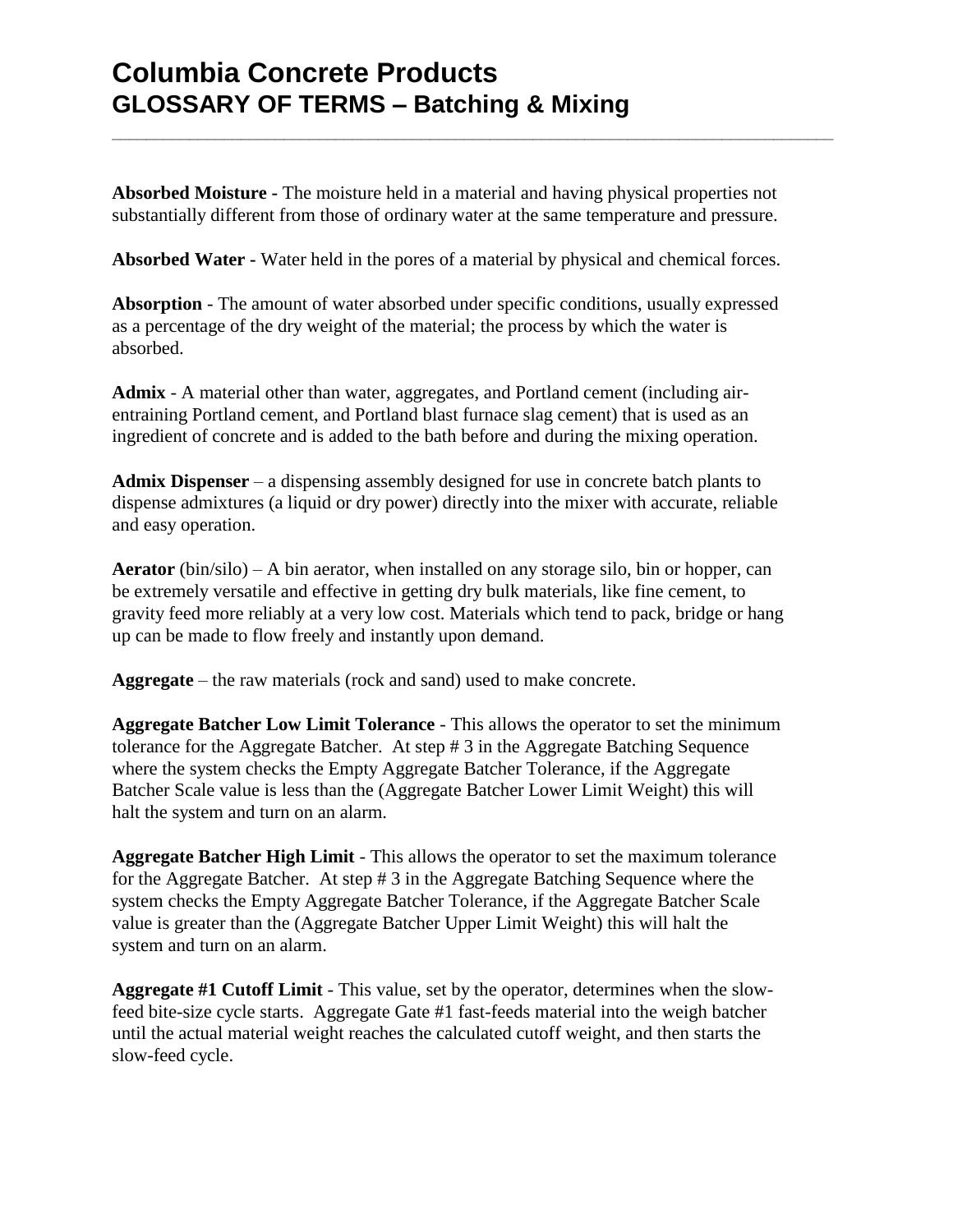**Aggregate Sieves –** A device (tray) with meshes or perforations through which finer materials of aggregates of various sizes may be passed to separate them from coarser ones.

**\_\_\_\_\_\_\_\_\_\_\_\_\_\_\_\_\_\_\_\_\_\_\_\_\_\_\_\_\_\_\_\_\_\_\_\_\_\_\_\_\_\_\_\_\_\_\_\_\_\_\_\_\_\_\_\_\_\_\_\_\_\_\_\_\_\_\_\_\_\_\_\_\_\_\_\_\_\_\_\_\_\_\_\_**

**Aggregate #1 Low Limit Tolerance** - This allows the operator to set the minimum tolerance for Aggregate # 1 weight. The dispensing of Aggregate #1 is stopped when the actual material weight reaches the preset (Aggregate # 1 Lower Limit Weight), this action will start the weight check delay timer. If the actual material weight stays above the (Aggregate # 1 Lower Limit Weight) for the duration of the weight check delay timer then the Aggregate batching will step to the next process.

**Aggregate #1 High Limit Tolerance** - This allows the operator to set the maximum tolerance for Aggregate # 1 weight. During the Aggregate # 1 Batching step, if the actual material weight is greater than the (Aggregate #1 Upper Limit Weight) for the duration of the weight check delay time this will halt the system and turn on an alarm.

**Aggregate Bin** - A fabricated assembly that is designed to store the bulk raw aggregate materials needed for mixing process.

**Aggregate Bin Microwave Probe -** A microwave sensor provides a continuous on-line moisture measurement of materials in bins and silos. The sensor is positioned in or close to the neck of the bin so as to measure in the flowing material during batching (typically used in a weigh batching process).

**Aggregate Blending** - The process of intermixing two or more aggregates to produce a different set of properties, generally, but not exclusively, to improve grading.

**Aggregate Collector Belt Conveyor** - A motor-driven belt conveyor, located under the head pulley of the aggregate meterfeed belts that is designed to collect and convey the raw aggregate materials on to an aggregate incline belt conveyor. (typically used in a volumetric process).

**Aggregate Collector Weigh Belt Conveyor -** A motor-driven belt conveyor, located under the aggregate storage bins, that is designed to collect and weigh (by load cells) the raw aggregate materials, then convey them on to a aggregate incline belt conveyor.

**Aggregate Conveyor Microwave Probe –** A microwave sensor measures moisture in materials on conveyor belts and belt feeders. Suitable for batch or continuous processes, the sensor rides on the surface of the material it is measuring (typically used in a volumetric process)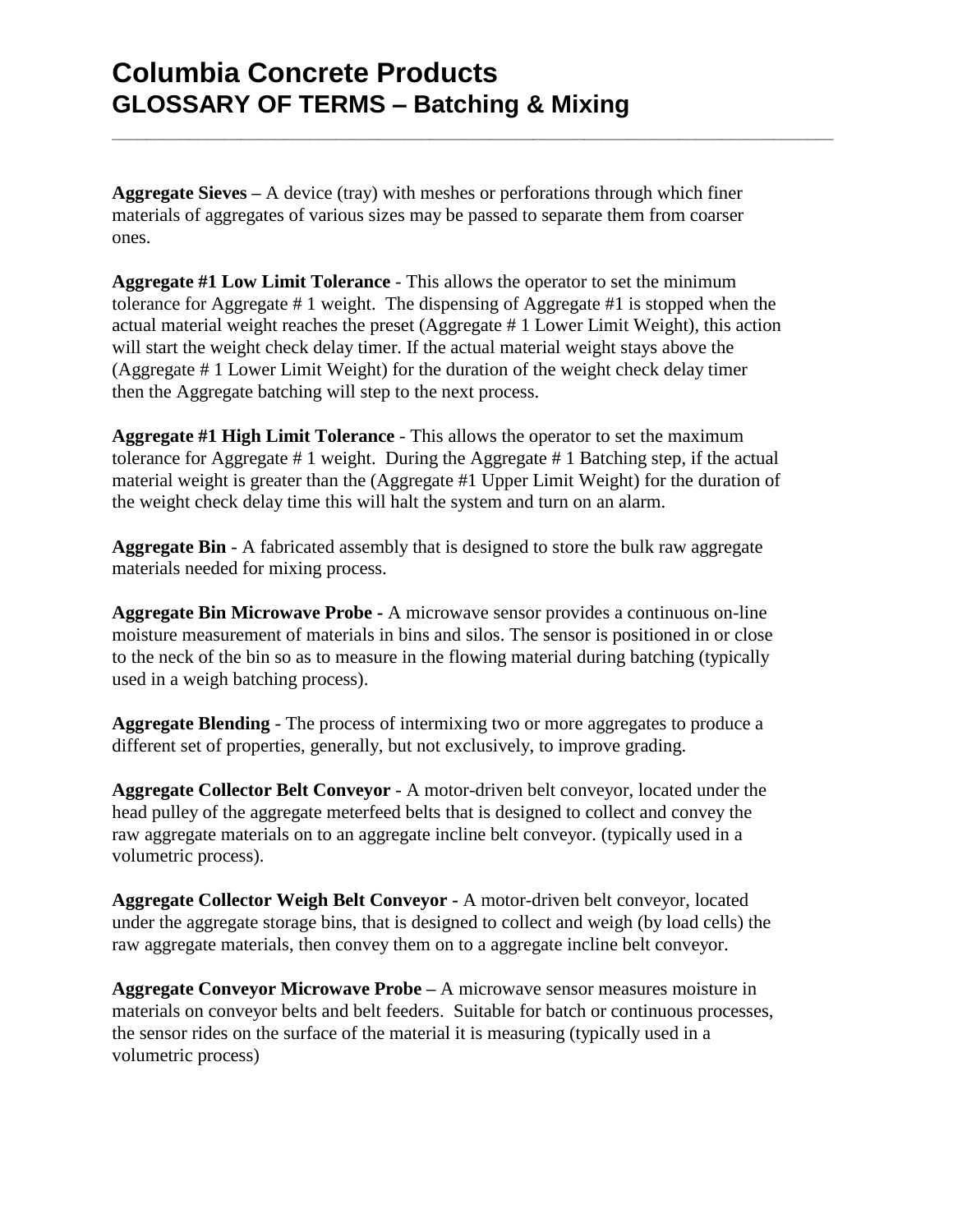**Aggregate Gate** - A clam gate, attached to the bottom of the aggregate storage bin, operated by an air-cylinder is designed to dispense raw aggregate material from the bin. (typically used in weigh batching process)

**\_\_\_\_\_\_\_\_\_\_\_\_\_\_\_\_\_\_\_\_\_\_\_\_\_\_\_\_\_\_\_\_\_\_\_\_\_\_\_\_\_\_\_\_\_\_\_\_\_\_\_\_\_\_\_\_\_\_\_\_\_\_\_\_\_\_\_\_\_\_\_\_\_\_\_\_\_\_\_\_\_\_\_\_**

**Aggregate Graduation** - The distribution of particles of granular material among various sizes, usually expressed in terms of cumulative percentages larger or smaller than each of a series of sizes (sieve openings) or the percentages between certain ranges of sizes (sieve openings).

**Aggregate Heavyweight** - Aggregate of high density, such as barite, magnetite, hematite, limonite, limonite, iron, or steel, used to produce heavyweight concrete.

**Aggregate Holding Hopper** - A fabricated assembly that is designed to hold and store, the raw aggregate materials needed for mixing process. When requested by the mix sequence, the aggregate holding hopper will dispense the materials into the mixer. (typically used in a volumetric process)

**Aggregate Incline Belt Conveyor -** A motor-driven belt conveyor, located under the head pulley of the aggregate collector belt conveyor that is designed to convey the raw aggregate materials into an aggregate holding hopper.

**Aggregate Lightweight** - Aggregate of low density, such as (a) expanded or sintered clay, shale, slate, diatomaceous shale, perlite, vermiculite, or slag; (b) natural pumice, scoria, volcanic cinders, tuff, and diatomite; (c) sintered fly ash or industrial cinders, used to produce lightweight concrete.

**Aggregate Meter-feed Belt Conveyor -** A motor-driven belt conveyor, located under the aggregate storage bin, that is designed to meter-feed the raw aggregate materials on to a collector belt (typically used in a volumetric process).

**Aggregate Meter-feed Belt Count Switch -** A switch, located on the tail shaft end of the meter-feed belt, is designed to count pulses from a butter-fly shaped target that is attached to the tail shaft. The pulse or counts are use to measure volume of material needed in a volumetric process.

**Aggregate Meter-feed Belt Material Flow Switch** - A paddle operated switch, located near the head pulley end of the meter-feed belt, design to detect material flow. If material is not detected, the meter-feed belt will stop if running, and will not start if material is not detected.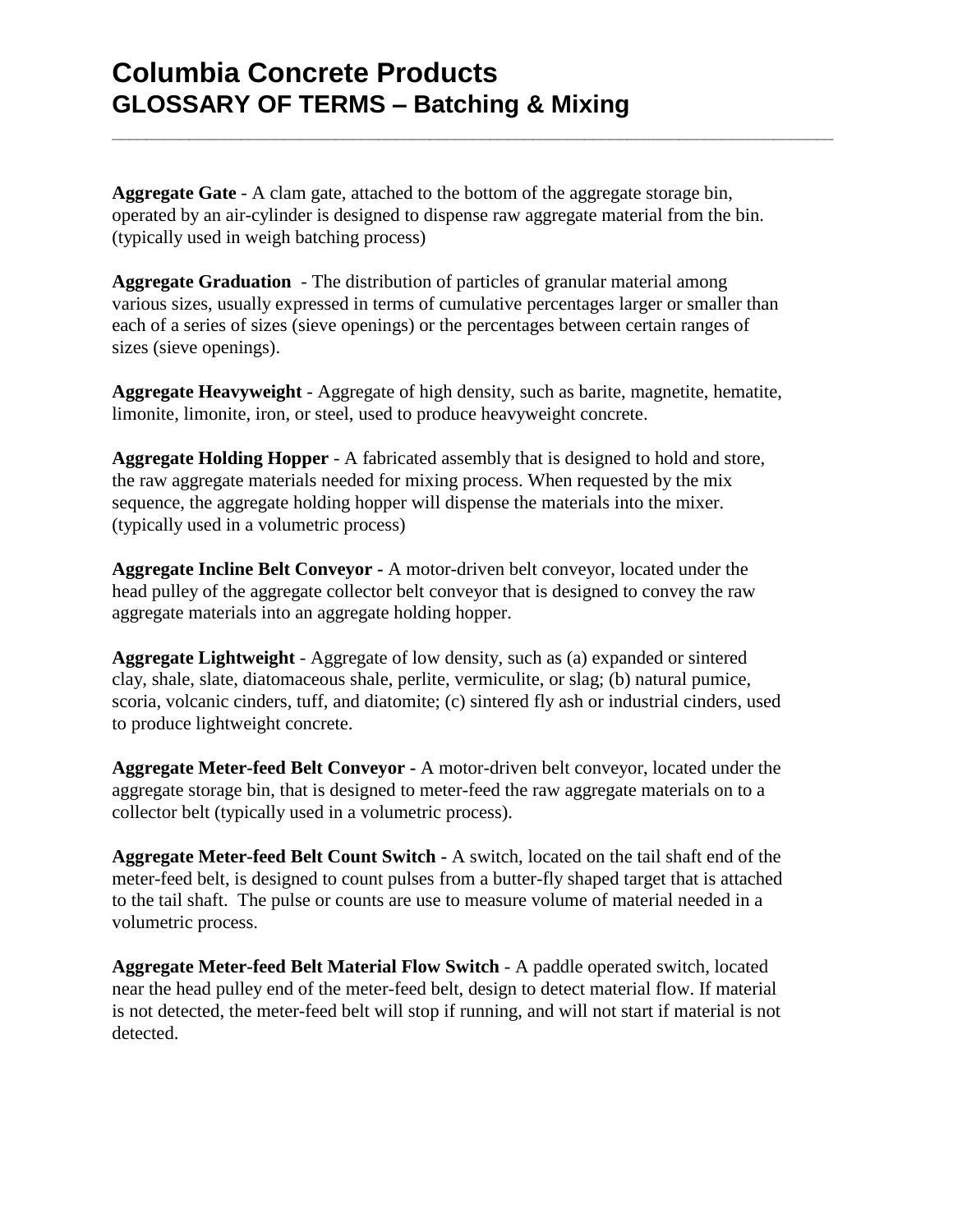**Aggregate Pantleg Hopper with Flop Gate** - A fabricated assembly that has two compartments (each having an aggregate gate for dispensing), each compartment is designed to hold and store the raw aggregate materials needed for mixing process for a two mixer system. When requested by the mix sequence of each mixer, the aggregate pantleg hopper will dispense the materials into each mixer respectfully (typically used in a volumetric process in a two mixer setup). The flop gate mounted over the two compartments diverts material into each compartment when requested by the mixing process.

**\_\_\_\_\_\_\_\_\_\_\_\_\_\_\_\_\_\_\_\_\_\_\_\_\_\_\_\_\_\_\_\_\_\_\_\_\_\_\_\_\_\_\_\_\_\_\_\_\_\_\_\_\_\_\_\_\_\_\_\_\_\_\_\_\_\_\_\_\_\_\_\_\_\_\_\_\_\_\_\_\_\_\_\_**

**Aggregate Storage Bin** - A fabricated assembly designed to store the raw aggregate materials that are used in the batching and mixing process.

**Aggregate Weigh Batcher -** A fabricated assembly, located over the mixer that is designed to weigh (by load cells) and store, the raw aggregate materials needed for mixing process. When requested by the mix sequence, the weigh batcher will dispense the materials into the mixer. (typically used in a weigh batching process)

**Aggregate Weigh Batcher Gate** - A clam gate, attached to the bottom of the aggregate weigh batcher, operated by an air-cylinder is designed to dispense raw aggregate material from the aggregate weigh batcher (typically used in weigh batching).

**Alternate Batching** – This selection will give the operator the ability to Alternate Batch. This means selecting two (2) Batch Designs, then the system will alternate between these two (2) Batch designs.

**Alternate Mixing** – This selection will give the operator the ability to Alternate Mix. This means selecting two (2) Mix Designs, using the same batch recipe, but being able to have each of these with different color. Fractional size mixes (down to ½) will be the same for each Mix design. Then the system will alternate between these two (2) Mix designs. Example: one (1) mix will be "red" the next will be "black", and then back to "red".

**Antiquing** – A color layering technique for giving decorative concrete surfaces an aged or mottled appearance.

**Batching** - The programmed process of accumulating a predetermined target; weight or volume of aggregate, and a predetermined target weight of cement, in a weigh batcher or hopper, and then releasing the materials into the mixer at a predetermined signal from the mixing sequence .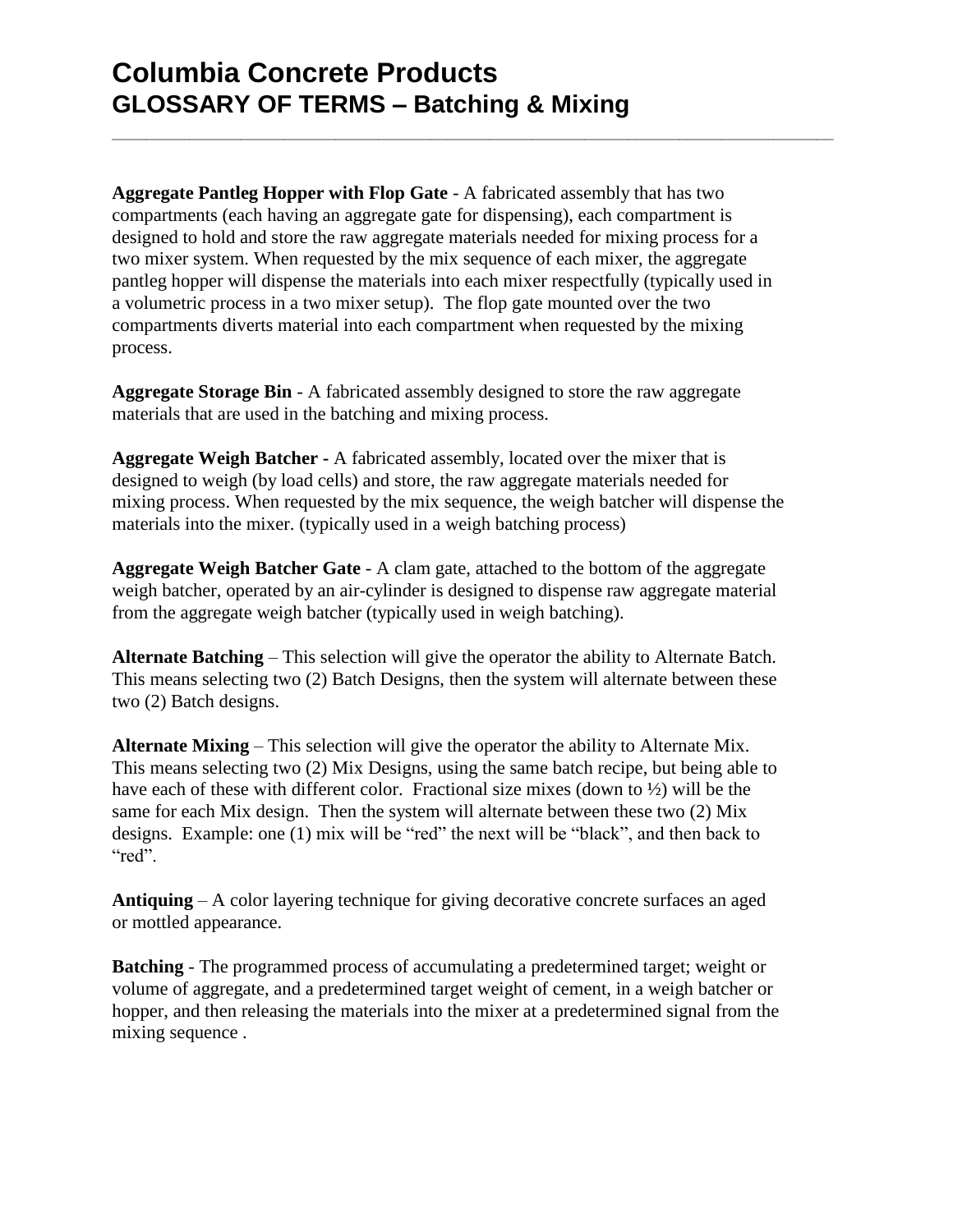**Batching Recipe** – Is the ability to store individual product batching set-ups, aggregate weights for weigh batching or counts for volumetric, cement weights, the number of ingredients to use and batch size.

**\_\_\_\_\_\_\_\_\_\_\_\_\_\_\_\_\_\_\_\_\_\_\_\_\_\_\_\_\_\_\_\_\_\_\_\_\_\_\_\_\_\_\_\_\_\_\_\_\_\_\_\_\_\_\_\_\_\_\_\_\_\_\_\_\_\_\_\_\_\_\_\_\_\_\_\_\_\_\_\_\_\_\_\_**

**Bin** - (see aggregate storage bin)

**Bin Vibrator** – An efficient means to maintain free flow of product from bins, hoppers and chutes, with a direct and positive result on the bottom line. Whether the need is to ensure constant, uninterrupted material flow, or to eliminate the necessity for manual manipulation of a bin, hopper or bulk material. There are several types of bin vibrators: electromagnetic, rotary electric and pneumatic.

**Bindicator** – A rotating paddle or capacitance type sensing device that is used to measure material levels in aggregate bins and cement silos.

**Bite-Size** (slow-feed) – this is the process in which to slow feed material in to a weigh batcher once the calculated cutoff weight is reached. Bite-size is the length of time that the gate is open; when the bite-size timer expires the gate closes. The bite-delay is the amount of time that the gate remains closed, when the bite-delay timer expires, then the gate is activated to open, this allows the in-flight material to settle in the weigh batcher. This process works the same for the aggregate gate or the cement screw conveyor. When using a meter-feed belt feeding directly to the mixer (as in Load Sensing) then the meterfeed belt is jogged on and off…

**Calibration** – A process to systematically standardize the graduations of a quantitative measuring instrument. In reference to weight, to determine the difference between the balance/scale readout and the actual weight on the weighing platform to determine accuracy. Adjustment means to bring a balance/scale into the state of accuracy required for its use. In reference to moisture, to determine a base set-point reference. Therefore, 'calibration," actually means "adjustment."

**Cement –** Finely ground calcined rock and clay materials that form the binder in concrete. Types of cements listed below:

*Type 1* **-** normal Portland cement. Type 1 is a general use cement.

*Type 2* **-** is used for structures in water or soil containing moderate amounts of sulfate, or when heat build-up is a concern.

*Type 3* **-** high early strength. Used when high strength are desired at very early periods.

*Type 4* - low heat Portland cement. Used where the amount and rate of heat generation must be kept to a minimum.

*Type 5* **-** Sulfate resistant Portland cement. Used where the water or soil is high in alkali.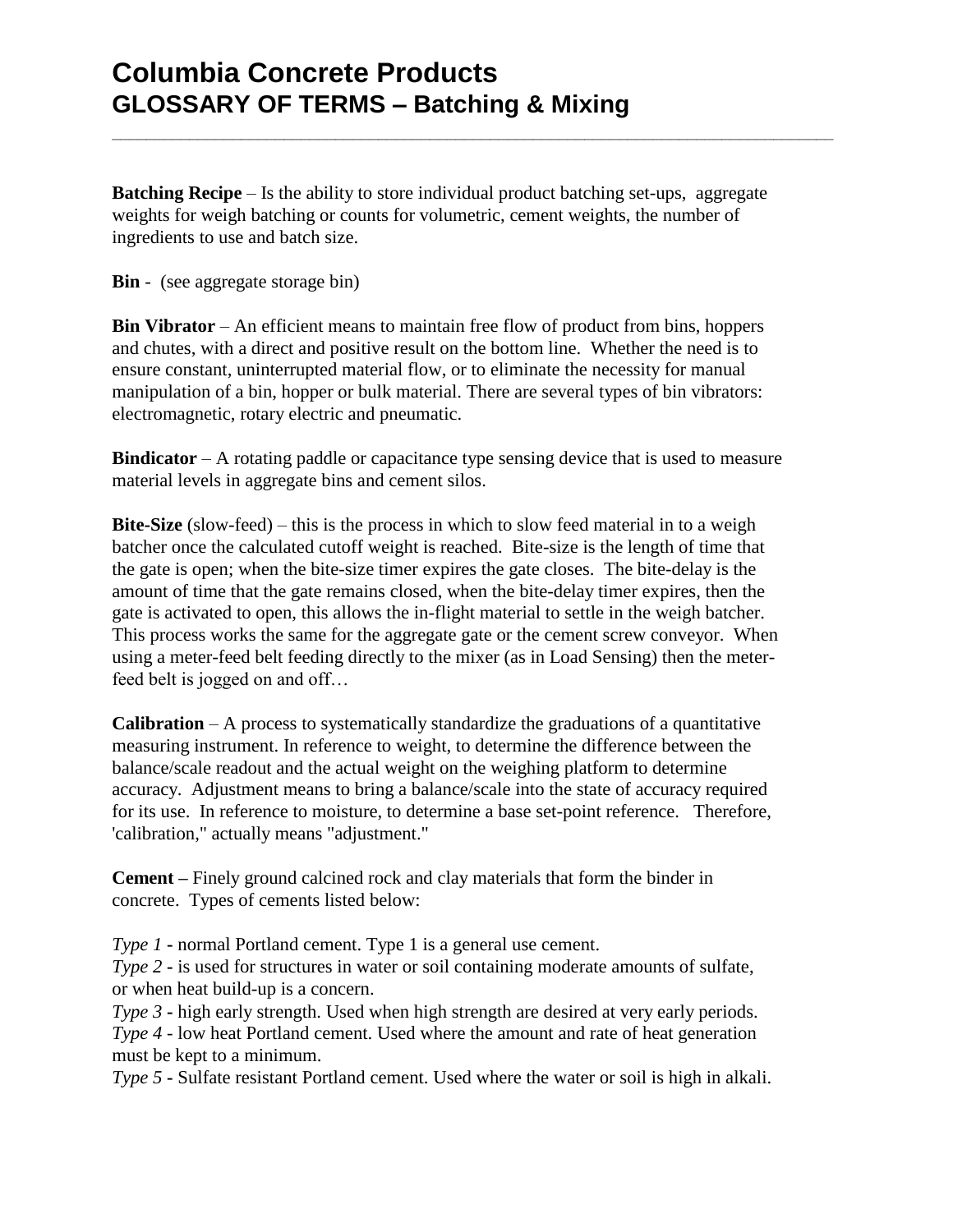**Cement – Aggregate Ratio** - The ratio, by weight or volume, of cement to aggregate.

**\_\_\_\_\_\_\_\_\_\_\_\_\_\_\_\_\_\_\_\_\_\_\_\_\_\_\_\_\_\_\_\_\_\_\_\_\_\_\_\_\_\_\_\_\_\_\_\_\_\_\_\_\_\_\_\_\_\_\_\_\_\_\_\_\_\_\_\_\_\_\_\_\_\_\_\_\_\_\_\_\_\_\_\_**

**Cement - Water Ratio** - The ratio of the amount of water, exclusive only of that absorbed by the aggregates, to the amount of Portland cement in a concrete or mortar mixture; preferably stated as a decimal by weight.

**Cement Air Slide** - An air driven slide, located under the cement storage silo that is designed to convey the raw cement material to the cement weigh batcher. Air slides (closed type) are used for pneumatic transport of the material from one discharge point to another feeding point.

**Cement Batcher Low Limit Tolerance -** This allows the operator to set the minimum tolerance for the Cement Batcher. At step # 3 in the Cement Batching Sequence where the system checks the Empty Cement Batcher Tolerance, if the Cement Batcher Scale value is less than the (Cement Batcher Lower Limit Weight) this will halt the system and turn on an alarm.

**Cement Batcher Low Limit** - This allows the operator to set the maximum tolerance for the Cement Batcher. At step # 3 in the Cement Batching Sequence where the system checks the Empty Cement Batcher Tolerance, if the Cement Batcher Scale value is greater than the (Cement Batcher Upper Limit Weight) this will halt the system and turn on an alarm.

**Cement #1 Cutoff Limit** - This value, set by the operator, determines when the slowfeed bite-size cycle starts. Cement Gate #1 fast-feeds material into the weigh batcher until the actual material weight reaches the calculated cutoff weight, then starts the slowfeed cycle.

**Cement #1 Low Limit Tolerance** - This allows the operator to set the minimum tolerance for Cement # 1 weight. The dispensing of Cement #1 is stopped when the actual material weight reaches the preset (Cement # 1 Lower Limit Weight), this action will start the weight check delay timer. If the actual material weight stays above the (Cement # 1 Lower Limit Weight) for the duration of the weight check delay timer then the Cement batching will step to the next process**.**

**Cement #1 High Limit Tolerance** - This allows the operator to set the maximum tolerance for Cement # 1 weight. During the Cement # 1 Batching step, if the actual material weight is greater than the (Cement #1 Upper Limit Weight) for the duration of the weight check delay time this will halt the system and turn on an alarm.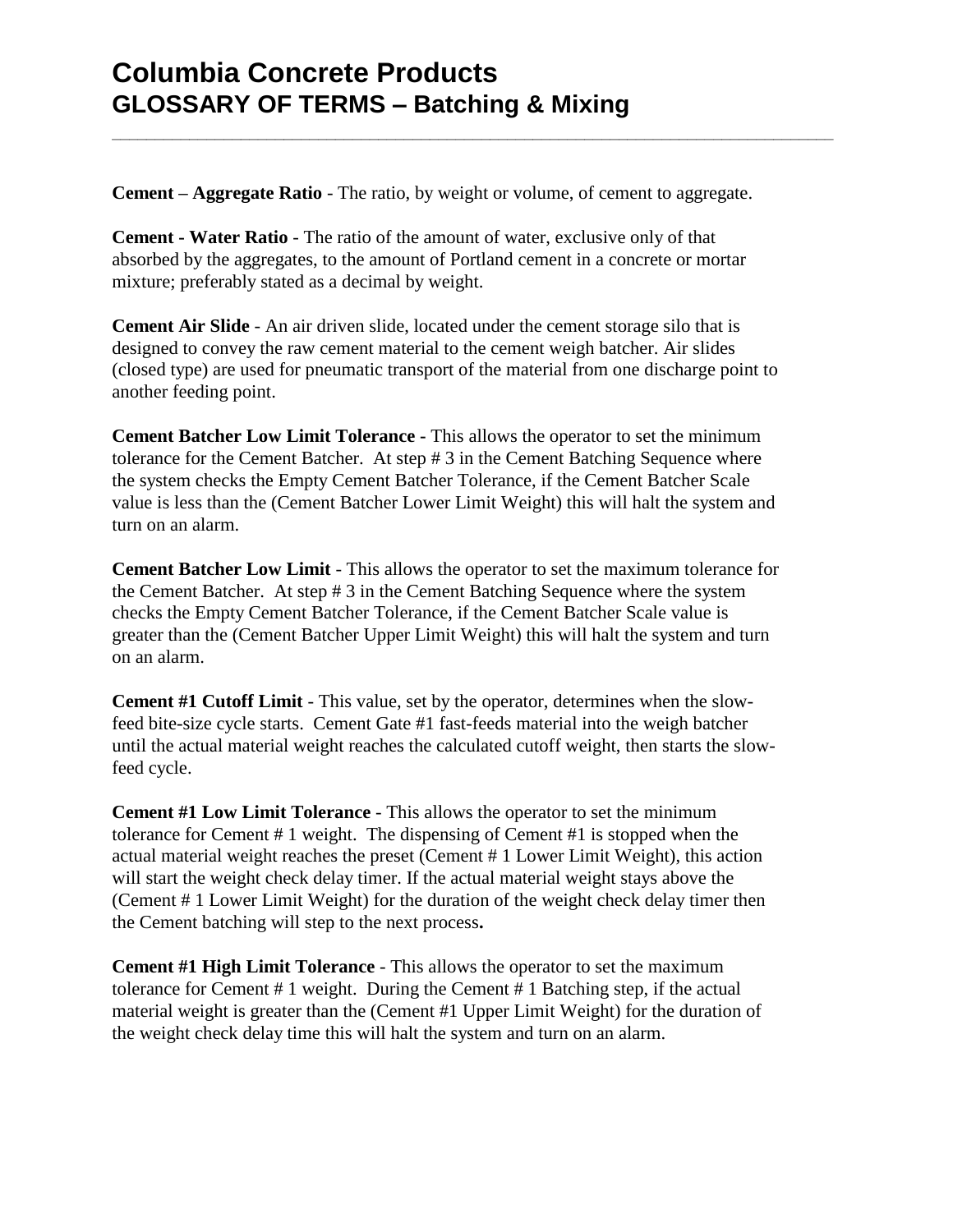**Cement Screw Conveyor** - A motor-driven screw conveyor, located under the cement storage silo, which is designed to convey the raw cement material to the cement weigh batcher.

**\_\_\_\_\_\_\_\_\_\_\_\_\_\_\_\_\_\_\_\_\_\_\_\_\_\_\_\_\_\_\_\_\_\_\_\_\_\_\_\_\_\_\_\_\_\_\_\_\_\_\_\_\_\_\_\_\_\_\_\_\_\_\_\_\_\_\_\_\_\_\_\_\_\_\_\_\_\_\_\_\_\_\_\_**

**Cement Screw Disk Valve -** A rotary slide gate, attached to the discharge end of the cement screw conveyor, operated by an air-cylinder is designed to open and close to allow the flow of material.

**Cement Storage Silo** - A fabricated assembly designed to store the bulk raw cement materials that are used in the batching and mixing process.

**Cement Weigh Batcher** - A fabricated assembly, located over the mixer, which is designed to weigh (by load cells) and store, the raw cement materials needed for mixing process. When requested by the mix sequence, the weigh batcher will dispense the materials into the mixer. (typically used in a weigh batching process)

**Cement Weigh Batcher Gate** - A pinch gate, attached to the bottom of the cement weigh batcher, operated by an air-cylinder is designed to dispense raw cement materials from the cement weigh batcher (typically used in weigh batching).

**Cementitious –** A material containing Portland cement as one of its components or having cement-like properties.

**Check Weighing -** To compare a weight against limits to determine if the weight is within preset limits.

**Clam Gate -** A gate, that opens and closes, attached to the bottom of the material storage bin, operated by an air-cylinder, when opened is designed to dispense material. **Color Dispenser** – A dispensing assembly designed for use in concrete batch plants to dispense color pigment (a liquid or dry power) directly into the mixer with accurate, reliable and easy operation.

**Color Mottling** – Applying layers of color to achieve variegated or faux finish effects, such as antiquing or marbleizing.

**Combo Weigh Batcher** - A fabricated assembly, located over the mixer, that is designed to weigh (by load cells) and store, the raw cement and raw aggregate materials needed for mixing process. Aggregate and cement each stored in separate compartments, each with its own gate. When requested by the mix sequence, the combo weigh batcher will dispense the materials into the mixer. (typically used in a weigh batching process)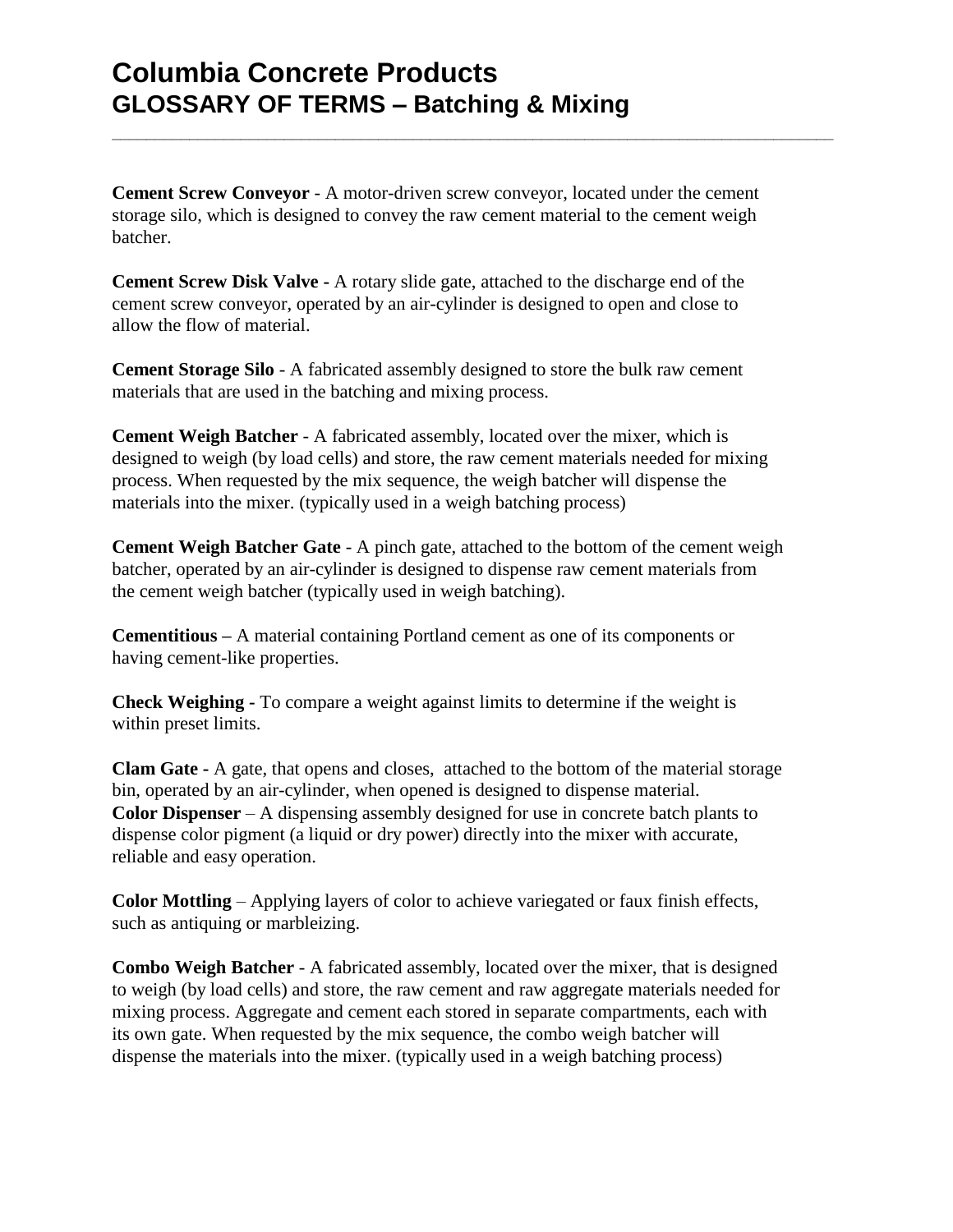**Concrete** - A composite material that consists essentially of a binding medium in which is embedded particles or fragments of relatively inert material filler. In Portland cement concrete, the binder is a mixture of Portland cement and water; the filler may be any of a wide variety of natural or artificial aggregates.

**\_\_\_\_\_\_\_\_\_\_\_\_\_\_\_\_\_\_\_\_\_\_\_\_\_\_\_\_\_\_\_\_\_\_\_\_\_\_\_\_\_\_\_\_\_\_\_\_\_\_\_\_\_\_\_\_\_\_\_\_\_\_\_\_\_\_\_\_\_\_\_\_\_\_\_\_\_\_\_\_\_\_\_\_**

**Final Water** - The process in which water is added to the mix after all the materials are in the mixer and have thoroughly mixed.

**Forming Hopper** – A fabricated assembly that is located under the mixer discharge door that is attached to the mixed material belt. This forming hopper is designed to guide the mixed material onto the mixed material incline belt conveyor as the material is being discharged from the mixer. This forming hopper will not hold a full load from the mixer, the mixed material incline belt conveyor needs to be running before mixer can discharge. When a signal from the rollout hoper low probe is received, then the mixed material incline belt dispenses all the mixed material into a rollout hopper.

**Fly Ash** – A byproduct resulting from the combustion of ground or powdered coal; sometimes used as a cement replacement in concrete.

**Grizzly –** The area where aggregates are dumped from a truck into the aggregate handling system. A grizzly consists of a hopper with a grate over the top to allow trucks to drive over.

**Head Pulley** (conveyor belts**) –** is the drive shaft end of the conveyor belt (meterfeed belts, incline belts, mixed material belts, and collector belts).

**Hopper Level Control** – The process in which to control the level of material in a hopper. This is accomplished by using an electronic module, and a hopper probe which is installed the hopper. The process can be used in controlling a meter-feed belt feeding into a hopper, also, sensing the material in a surge hopper, so as to signal the mixer when to discharge.

**Hopper Module** – An electronic device that accepts input from the hopper probe, the hopper module then sends an output signal to the PLC.

**Hopper Probe –** A manufactured rod assembly mounted in the side of a hopper. The hopper probe detects material in the hopper by means of resistance to ground. This change in resistance is sent to the hopper module.

**Hydration -** The reaction of cement with water to form a chemical compound.

**In-Flight Material** – This is the material that is free-falling, from the time the aggregate gate closes or the feeder belt shuts off till it settles into the weight batcher.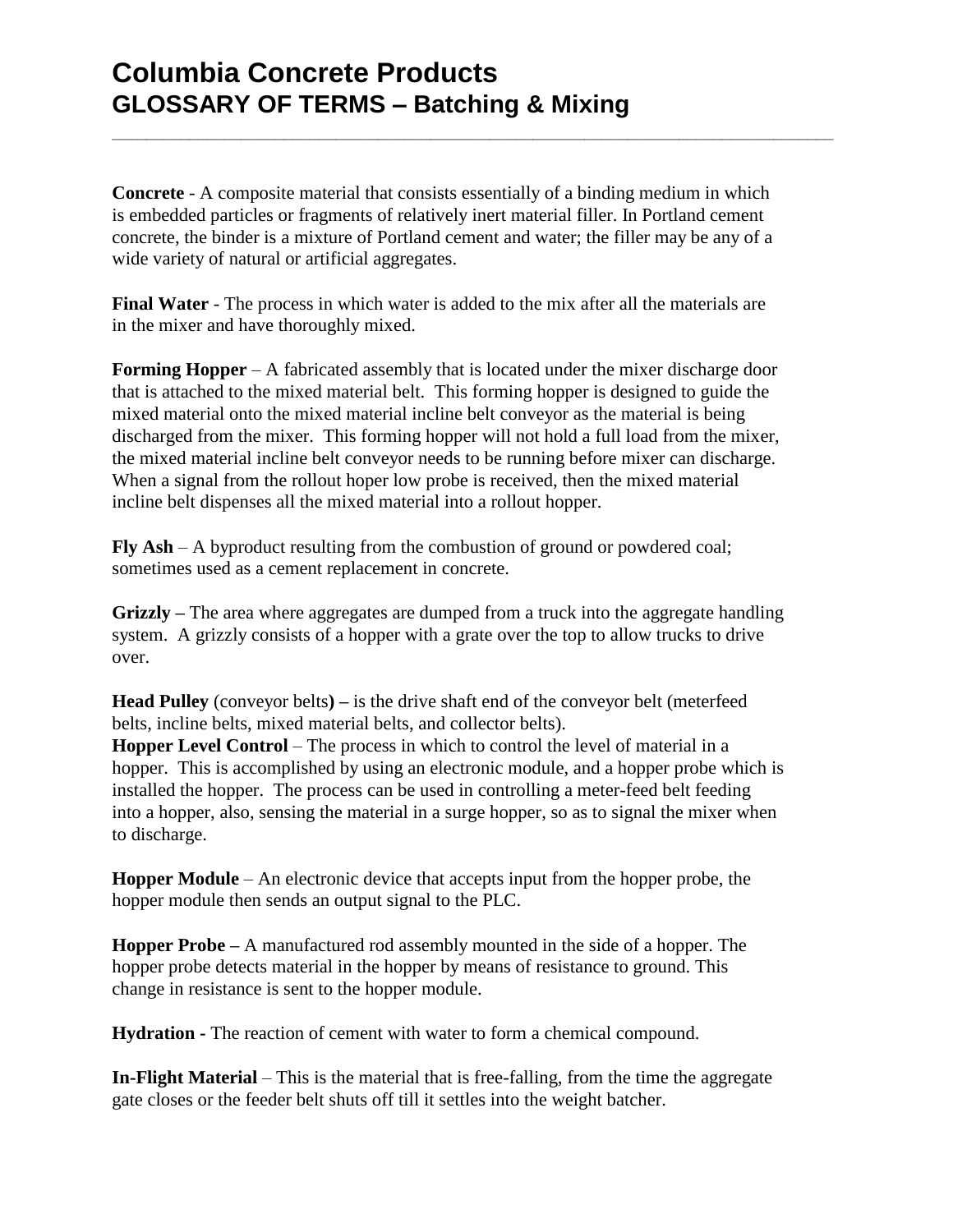**Last Batch** – A selectable option used for shut-down, at the end of the day or shift's production run. When selected "On", any batch that has been started will be finished and used, but no new batches will be weighed or started.

**\_\_\_\_\_\_\_\_\_\_\_\_\_\_\_\_\_\_\_\_\_\_\_\_\_\_\_\_\_\_\_\_\_\_\_\_\_\_\_\_\_\_\_\_\_\_\_\_\_\_\_\_\_\_\_\_\_\_\_\_\_\_\_\_\_\_\_\_\_\_\_\_\_\_\_\_\_\_\_\_\_\_\_\_**

**Lockout Tagout –** A means to control a hazardous energy source, such as using locks or tags to prevent electrical switches, pneumatic and hydraulic disconnects, from being turned on. These are the correct procedures necessary to shut down and prevent accidental activation of machines and equipment and protect employees from hazardous energy while they are servicing or maintaining machines or equipment.

**Load Cell** – A load cell is classified as a force transducer. This device converts force or weight into an electrical signal.

The strain gage is the heart of a load cell. A strain gage is a device that changes resistance when it is stressed. The gages are developed from an ultra-thin heat-treated metallic foil and are chemically bonded to a thin dielectric layer. "Gage patches" are then mounted to the strain element with specially formulated adhesives. The precise positioning of the gage, the mounting procedure, and the materials used all have a measurable effect on overall performance of the load cell.

Types of load cells typically used are; S-Beam (weight suspended or hung) pulling on the load cell, a Shear Beam or Tank weighting (weight is sitting) compressing the load cell.

**Load Cell Summing Box -** An electrical circuit generally used with load cells enabling the connection of two or more (up to four) load cells in parallel. Can be supplied with balancing components, to adjust the sensitivities of one or more load cells individually.

**Load Sense** – A process in which the aggregates are batched, from overhead bins or belt conveyors, directly into the mixer. This method of aggregate batching is based on the principle that any aggregate added to the mixer will offer a definite opposition to the rotation of the mixer blades. This opposition is transmitted to the mixer motor, via the drive train, resulting in an increased motor load that is proportional to the material in the mixer. A transducer and sensor continuously monitor the motor load to develop a usable output signal. In the proper sequence this signal is compared to different pre-set reference set-point; which correspond to definite quantities of the various aggregates. The flow of aggregate is precisely controlled; therefore, consistent proportioning is always assured.

**MBS – (**Modular Batching System) a control system designed to control the batching and mixing process.

**Mix Sequence** - A programmed routine that generates a stepping cycle. Position/function logic from the cycle, and input data processing, provides functional control of outputs and timing to produce the required batching and mixing results.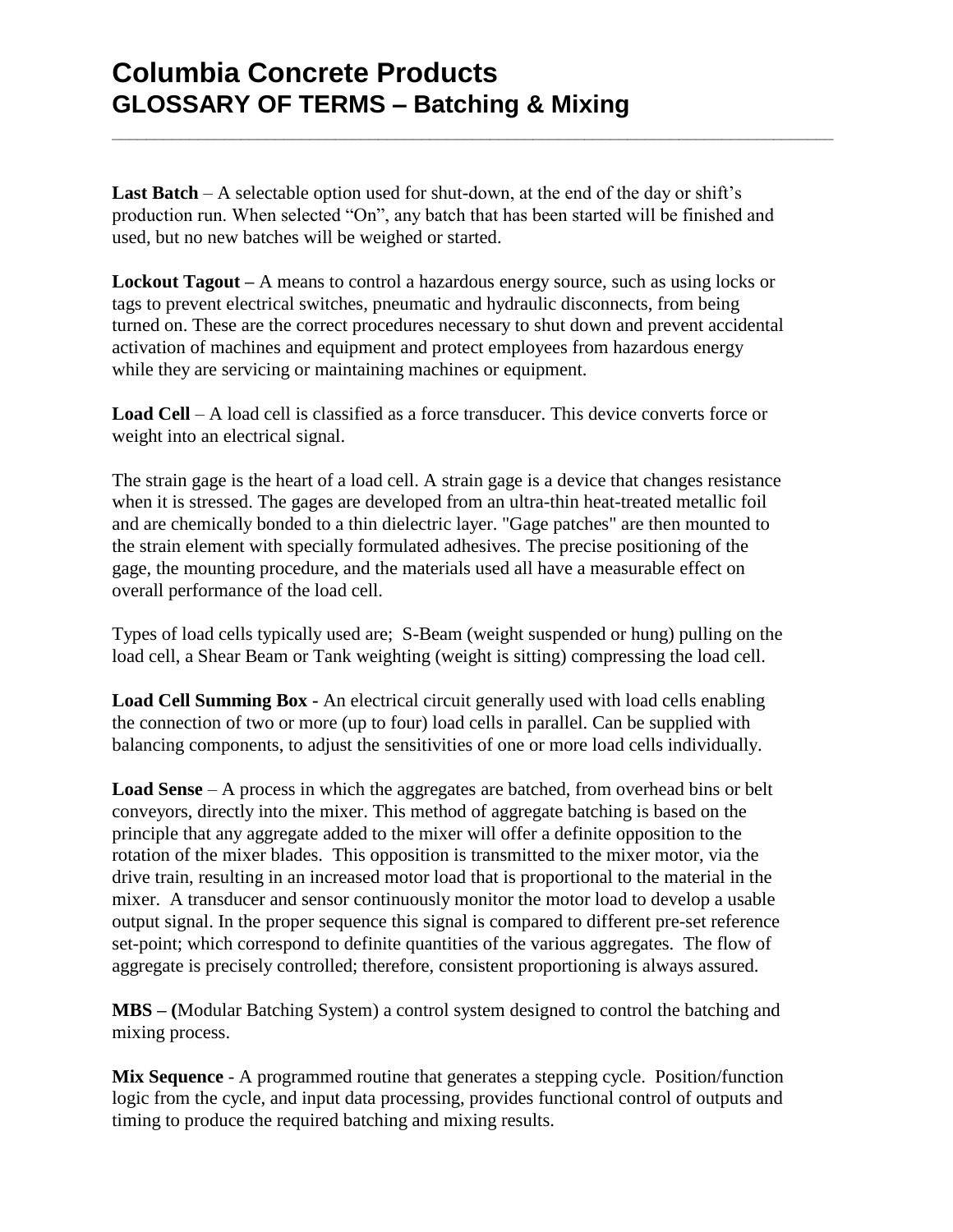**Mixed Material Incline Belt Conveyor** – A motor-driven belt conveyor, located under the discharge door of the mixer that is designed to convey the mixed materials into a rollout holding hopper located over the block machine.

**\_\_\_\_\_\_\_\_\_\_\_\_\_\_\_\_\_\_\_\_\_\_\_\_\_\_\_\_\_\_\_\_\_\_\_\_\_\_\_\_\_\_\_\_\_\_\_\_\_\_\_\_\_\_\_\_\_\_\_\_\_\_\_\_\_\_\_\_\_\_\_\_\_\_\_\_\_\_\_\_\_\_\_\_**

**Mixer -** A machine used for blending the constituents of concrete, grout, mortar, cement paste, or other mixture.

**Mixer (pan style)** – A mixer having a cylindrical pan (fixed or rotating) with a vertical shaft, while one or two sets of blades rotate inside the pan to mix the materials and a blade scrapes the wall of the pan. Types of pan mixers: Center Shaft (Pan fixed/scraper moving), Center Shaft (Pan rotating/scraper fixed), Dual Shaft (Pan fixed/scraper moving), Counter-current motion (pan rotating/scraper fixed. The shaft is also rotating), Planetary motion (Pan fixed/scraper moving. The shaft is also rotating).

**Mixer (ribbon style)** – A mixer having a stationary cylindrical mixing compartment, with the axis of the cylinder horizontal, and one rotating shaft to which mixing blades, paddle arm or paddles are attached.

**Mixer Blade** – A blade that is attached to the mixer arm which moves through the material as the mixer shaft rotates.

**Mixer Clean-out Door** (bottom) (optional) – A manually operated door designed to use only during clean-up.

**Mixer Clean-out Door** (rear) – A manually operated door designed to use only during clean-up.

**Mixer Door / Gate** – A pneumatic or hydraulic operated door, when opened, is designed to discharge the mixed material from the mixer.

**Mixer Hold** – A selectable option used to pause/hold the mixing sequence/cycle. When selected "On", the mixing cycle finishes the current step, then pauses until selected back to the "Off" position, or manually stepped to the next position.

**Mixer Liner** – A cast wear plate attached to the inside of the mixer tub, these replaceable liners are designed to protect the mixer tub from wear.

**Mixer Paddle Arm** – A cast arm that attaches to the mixer shaft. The mixer blade attaches to the arm.

**Mixer Probe (microwave)** – A microwave sensor that provides a continuous on-line measurement of moisture content in the mixer.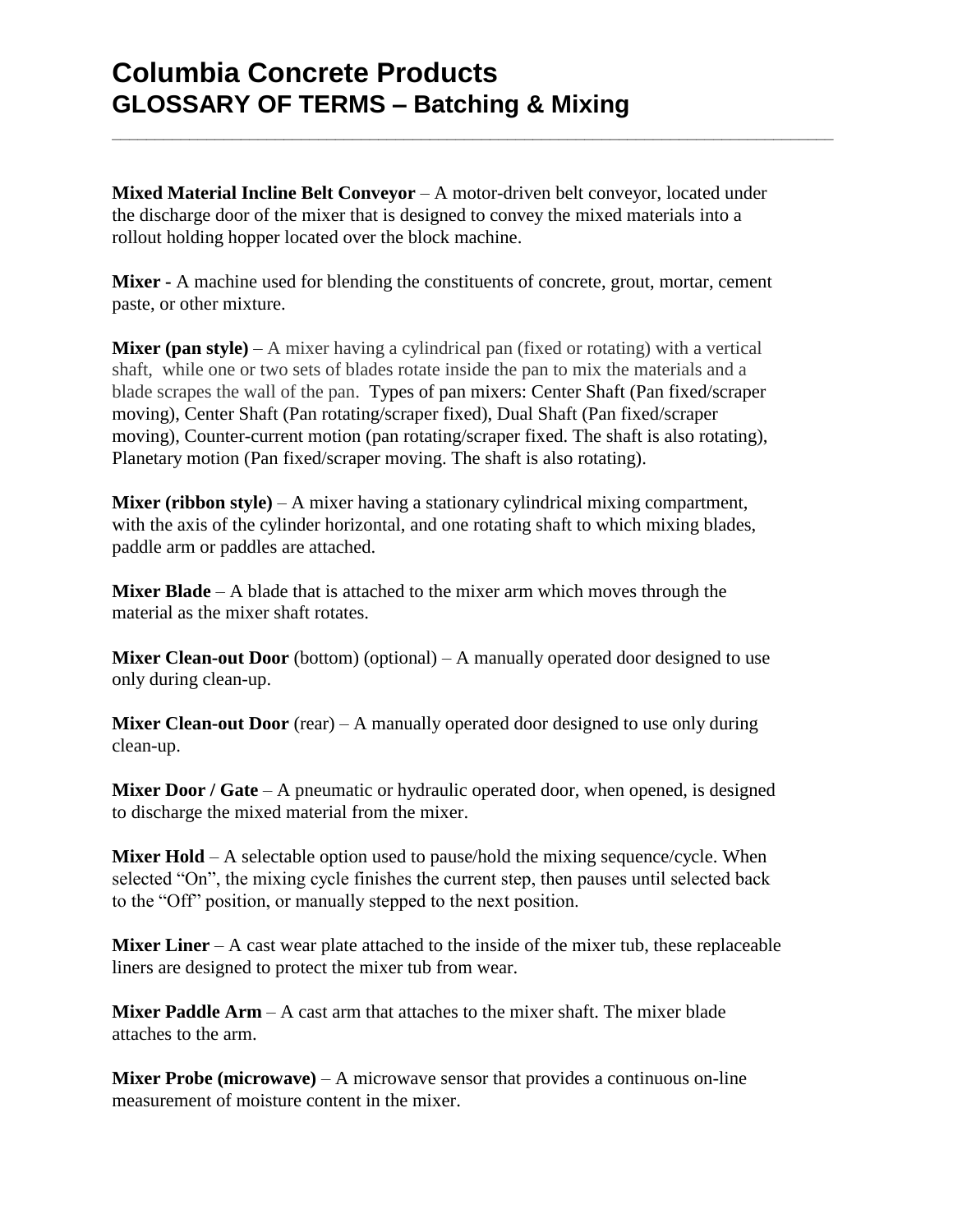**Mixer Probe (resistive**) - A resistance sensing device installed in the mixer to sense the amount of moisture in the concrete mixture.

**\_\_\_\_\_\_\_\_\_\_\_\_\_\_\_\_\_\_\_\_\_\_\_\_\_\_\_\_\_\_\_\_\_\_\_\_\_\_\_\_\_\_\_\_\_\_\_\_\_\_\_\_\_\_\_\_\_\_\_\_\_\_\_\_\_\_\_\_\_\_\_\_\_\_\_\_\_\_\_\_\_\_\_\_**

**Mixer Shaft** – The rotating drive shaft for attaching the mixer arms.

**Mixing Cycle** – The time taken for a complete cycle in a batch mixer; i.e., the time elapsing between successive repetitions of the same operation (e.g., successive discharges of the mixer).

**Mixing Recipe** – Is the ability to store individual product mixing set-ups, mixing sequence options such as color or admix, and blend times.

**Mixing Time -** The period during which the mixer is combining the ingredients for a batch of concrete. For stationary mixers, the time is measured from the completion of batching cement and aggregate until the beginning of discharge. For truck mixers, mixing is given in term of the number of revolutions of the drum at mixing speed.

**Moisture Module** - An electronic device that accepts a resistance input from the mixer probe, determines the amount of moisture in the concrete mixture (relative to a target amount), and outputs a signal to the PLC.

**Pivoting Mixed Material Belt Conveyor** – A motor-driven belt conveyor, located under the discharge door of the mixer that is designed to convey the mixed materials into a rollout holding hopper located over the block machine. This belt is capable of pivoting out of line by a motor-driven tire; this allows plant personnel to discharge a bad mix without running it through the block machine.

**Plasticizer -** A material that increases the workability or consistency of a concrete mixture, mortar or cement paste.

**Portland Cement** - A commercial product which when mixed with water alone or in combination with sand, stone, or similar materials, has the property of combining with water, slowly, to form a hard solid mass. Physically, Portland cement is a finely pulverized clinker produced by burning mixtures containing lime, iron, alumina, and silica at high temperature and in definite proportions, and then introducing gypsum to give the properties desired.

**Prewet Water** – The process in which water is added to the aggregate mix in the mixer prior to the adding of cement.

**PLC –** (Programmable Logic Controller) a specialized computer dedicated for controlling the plant equipment. All I/O is connected to the PLC.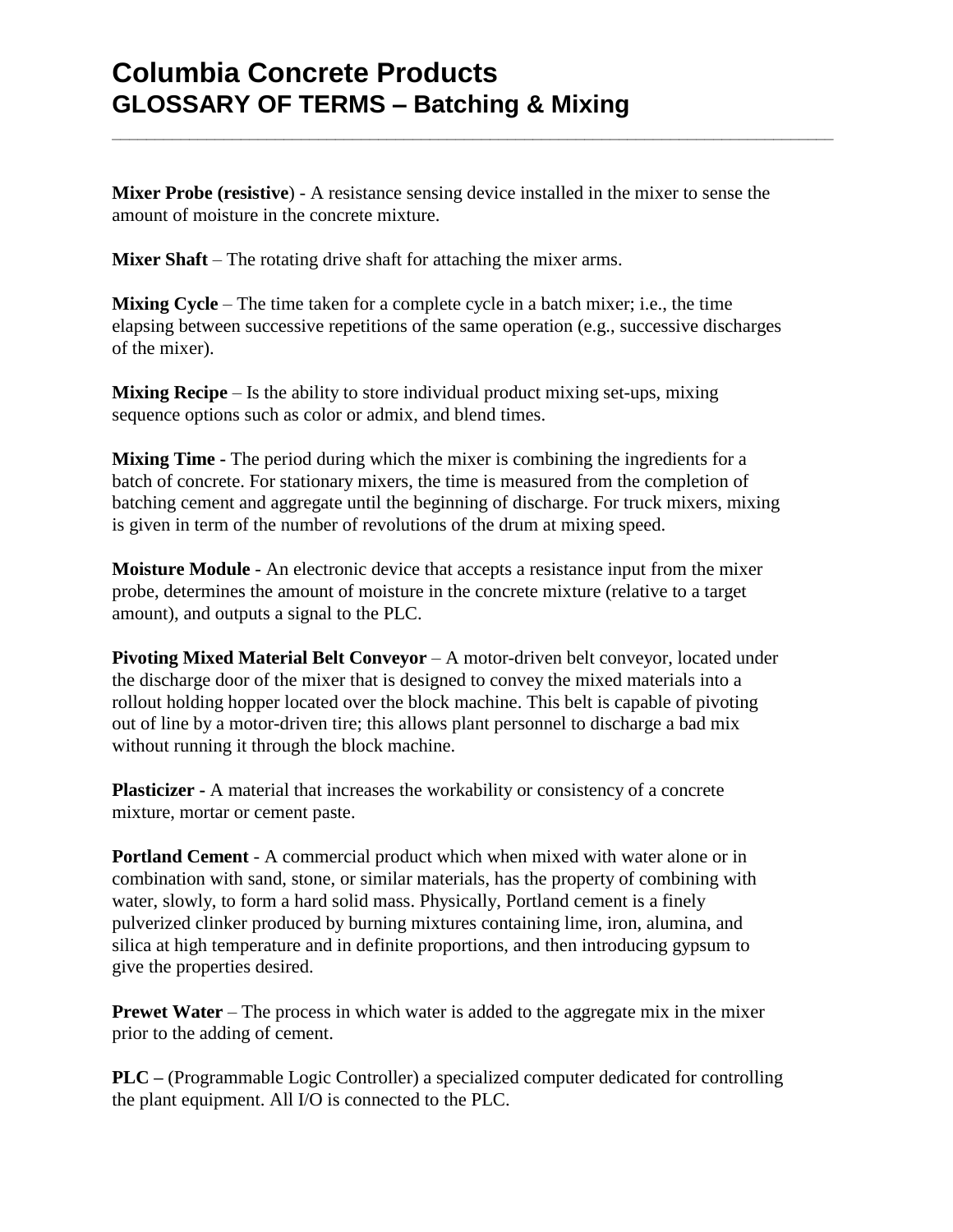**Recipe –** A formula of prescribed amounts of materials to be combined together into concrete.

**\_\_\_\_\_\_\_\_\_\_\_\_\_\_\_\_\_\_\_\_\_\_\_\_\_\_\_\_\_\_\_\_\_\_\_\_\_\_\_\_\_\_\_\_\_\_\_\_\_\_\_\_\_\_\_\_\_\_\_\_\_\_\_\_\_\_\_\_\_\_\_\_\_\_\_\_\_\_\_\_\_\_\_\_**

**Rollout Hopper** – A fabricated assembly that is located over the block machine. The rollout hopper is designed to hold and store the mixed materials needed for the block machine. Under the rollout hopper is the meter-feed belt conveyor. When the block machine hopper low probe calls for more material, the meter-feed belt conveyor will meter material into the block machine hopper. This Rollout hopper will hold a full discharge load from the mixer.

**Screen** (or Sieve) - A metallic sheet or plate, woven wire cloth, or similar device, with regularly spaced openings of uniform size, mounted in a suitable frame or holder for use in separating material according to size.

**Shuttle Belt Conveyor** –A motor-driven belt conveyor, located under the head pulley of the aggregate incline belt conveyor that is designed to convey the raw aggregate materials into two aggregate holding hoppers, (reversing).

**Sieve Analysis -** The classification of particles, particularly of aggregates, according to sizes as determined with a series of sieves of different openings.

**Silo** – (see cement storage silo)

**Skip Hoist** – A fabricated bucket assembly which provides a fast and dependable lifting means for all material handling operations. Applications can be to charge mixers with dry materials, or load mixed materials (concrete) into a rollout hopper.

**Slump -** A measure of the consistency of plastic concrete relative to the amount it falls when a slump cone filled with concrete is lifted vertically. The slump cone is then placed beside the specimen of concrete and the number of inches from the top of the cone to the top of the specimen of concrete is the slump. (see ASTM C143).

**Slump Water** – The process in which a metered amount of water is added to the mix after trim water is complete, and then the mixed material will be discharged from the mixer.

**Slurry** - A mixture of water and such finely divided materials, such as Portland cement, slag, or soil in suspension.

**Surface Moisture -** Water retained on surfaces of aggregates capable of mixing with Portland cement in concrete; distinguished from absorbed moisture, which is contained inside the aggregate particles.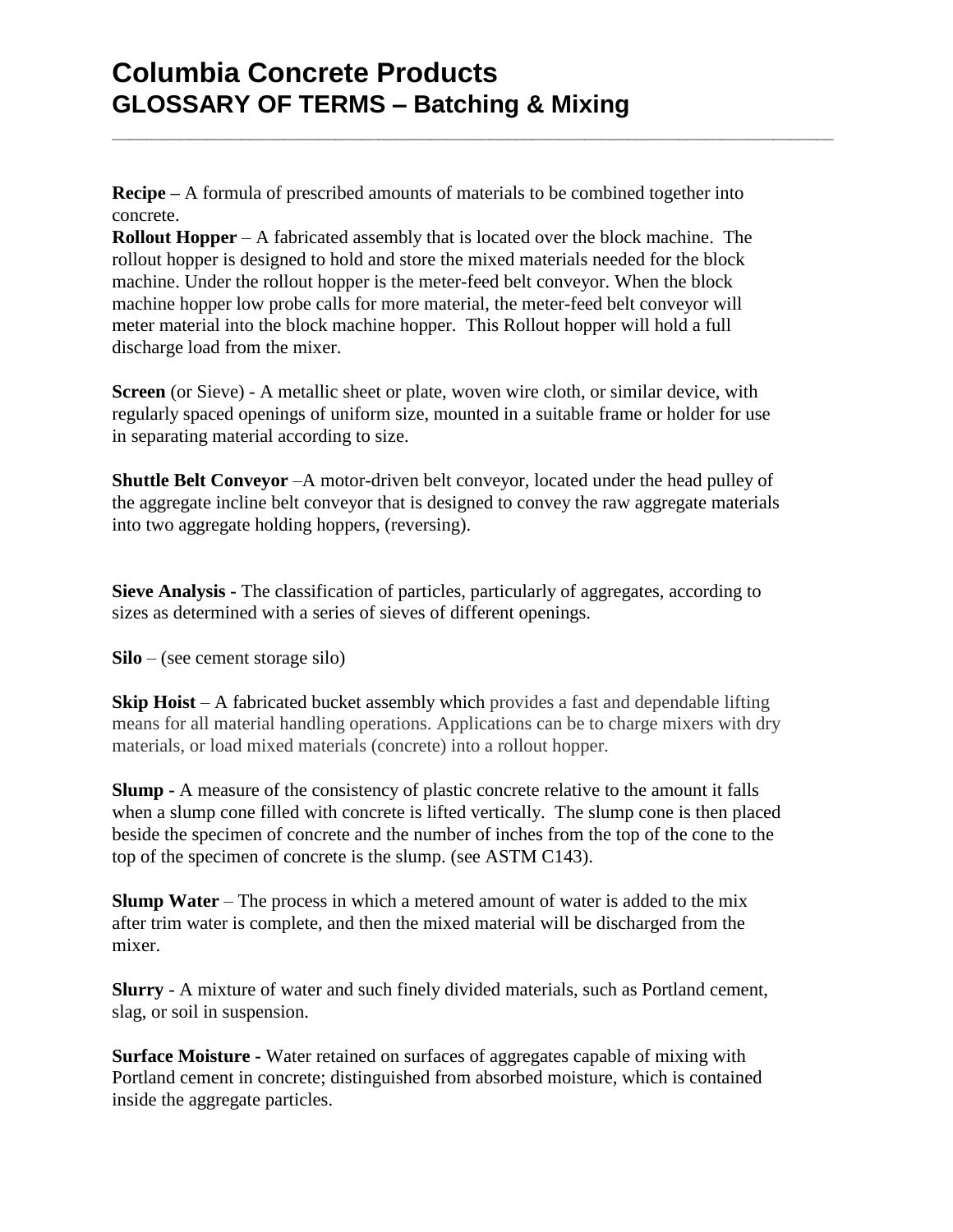**Surge Hopper** – A fabricated assembly that is located under the mixer discharge door. This surge hopper is designed to hold and store the mixed materials needed for the block machine. Under the surge hopper is the mixed material incline belt, when the block machine hopper low probe calls for more material, the mixed material incline belt will meter mixed material into the hopper. Surge hopper will hold a full discharge load from the mixer.

**\_\_\_\_\_\_\_\_\_\_\_\_\_\_\_\_\_\_\_\_\_\_\_\_\_\_\_\_\_\_\_\_\_\_\_\_\_\_\_\_\_\_\_\_\_\_\_\_\_\_\_\_\_\_\_\_\_\_\_\_\_\_\_\_\_\_\_\_\_\_\_\_\_\_\_\_\_\_\_\_\_\_\_\_**

**Tail Pulley** (conveyor belts**) –** is the idler shaft end of the conveyor belt (meterfeed belts, incline belts, mixed material belts, and collector belts). **Tare Weight** – The weight of a batcher without the weight of the goods it contains.

**Trim Water** – The process in which a final check of moisture content is made in the mix before it is discharged from the mixer. If the check finds that the moisture content in the mix is dry, and then water will be added to bring the moisture content up to set-point, then mixed material will be discharged from the mixer.

**Vibratory Feeder –** a device that uses vibration to "feed" material to a process or machine. Vibratory feeders use both vibration and gravity to move material. Gravity is used to determine the direction, either down and to a side, and then vibration is used to move the material. The material is almost always a dry material that unlike a liquid may not move down an incline without some assistance from the vibration effect.

**Vane Feeder** (rotary) – A fabricated assembly attached to the outlet of a bin or silo. A rotor of cylindrical outline with radial, spaced plates or vanes rotating on a horizontal axis, for controlling the flow of bulk materials.

**VFD** (variable frequency drive) – A electronic motor control device that is capable of controlling a motor at more than one speed. It can be used on; cement screw conveyors, aggregate feed belts, etc. (any electric motor)

**Volumetric** – The measuring of the constituent materials for mortar or concrete by volume.

**Water Meter** – A positive displacement disc flow meter designed to measure precise amounts of fluids of each volume cycle. The rotating motion of the disc drives a magnetic assembly. The rotary motion of the magnetic assembly drives the center of the spindle, as this spindle rotates it sends a pulsed signal. Each pulse is equivalent to a fixed volume of fluid, example: (4oz. per pulse). This pulse then is used to measure total volume, indication or process control. Used primarily to measure a fixed volume of water in the mixer for when making a slump mix.

**Weigh Batching** – Measuring the constituent materials for mortar or concrete by weight.